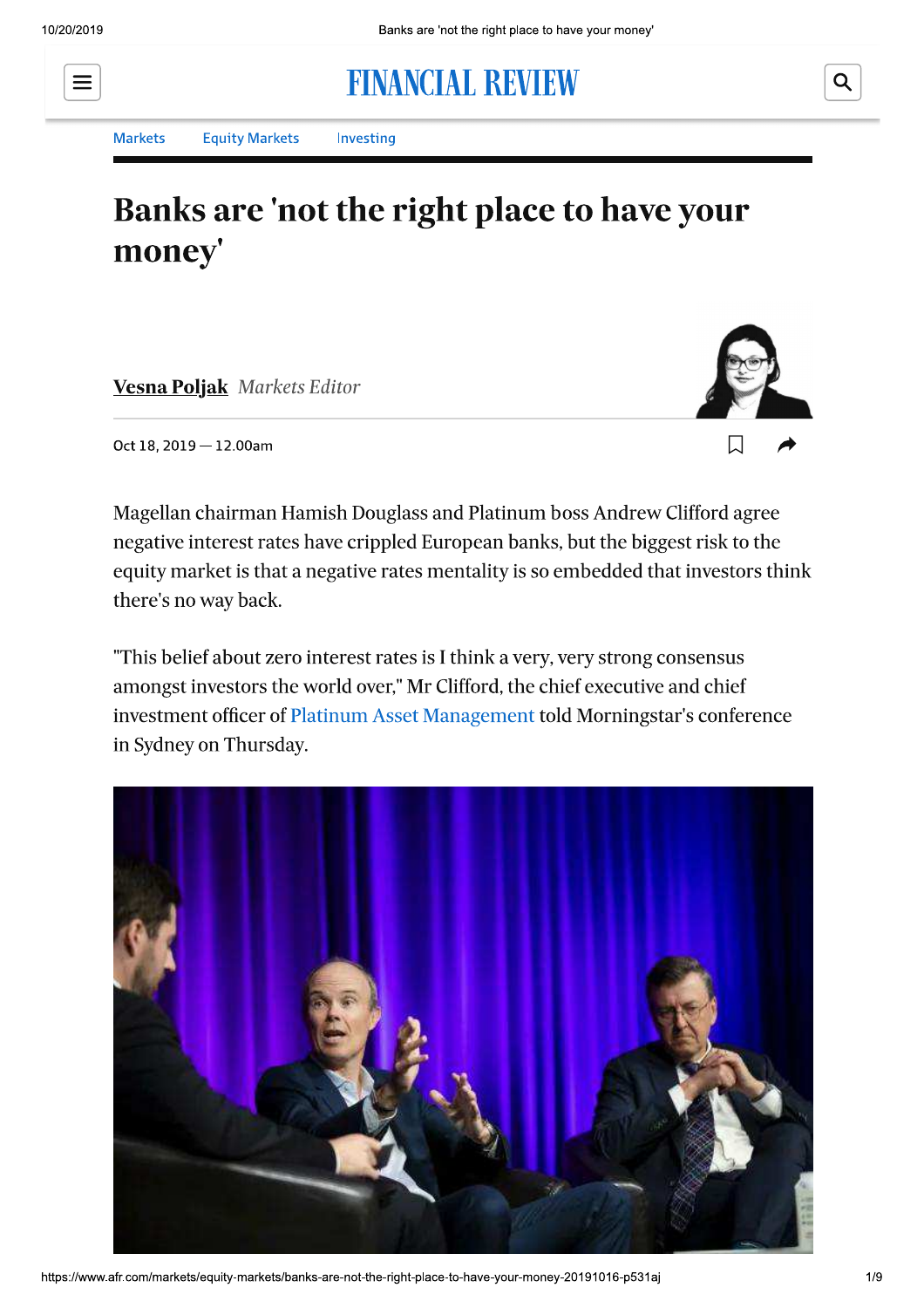Hamish Douglass, middle, volunteered that Microsoft was "the best software as a service company in the world". Andrew Clifford, right. Dominic Lorrimer

He shared the stage with Magellan Financial Group's co-founder, who doesn't own any banking stocks in his global fund. Even though risk-free rates have fallen, Mr Douglass was unwilling to rule out a scenario where US wage inflation increases to around 4 per cent and consumer price inflation increases to more than 2 per cent.

That would force a rethink of the dynamic which has dominated shares in the era of ultra-easy monetary policy, and unleash a violent correction.

"I'm not enamoured if I look out the next decade that banks are the right place to have your money yet 25 per cent of [Australia's] equity market is in banks," Mr Douglass said. "Very low interest rates aren't good for savers and it's not good for banks."



#### **RELATED QUOTES**

Mr Clifford said the rally in German bunds meant an investor could lend the German government \$100 and get \$93 back in 10 years' time on a yield of negative 0.7 per cent.

"Here's the problem, we've already re-rated the stocks for low interest rates, now maybe more money's yet to arrive, you can never judge these things entirely, but this is history now," Mr Clifford said. "So if interest rates go to zero there will probably still be more people brought into the market and it will probably elevate a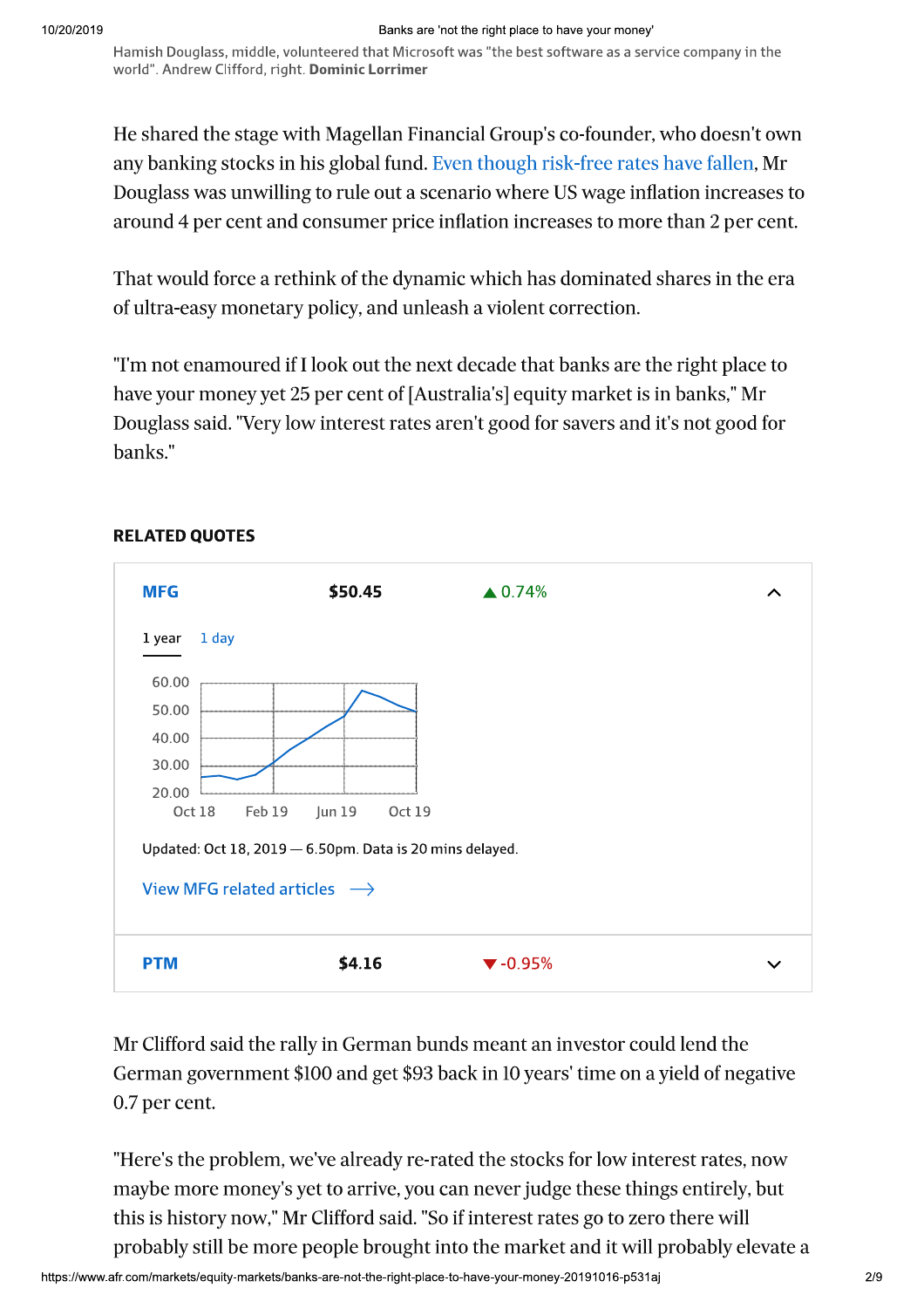serves to the highest but as Hamida and the big risk in the symptom.<br>
The big risk is let a standard and the big risk is the opposite.<br>
The big risk is let a speed to the source of the source of an inflationary pulse, be<br>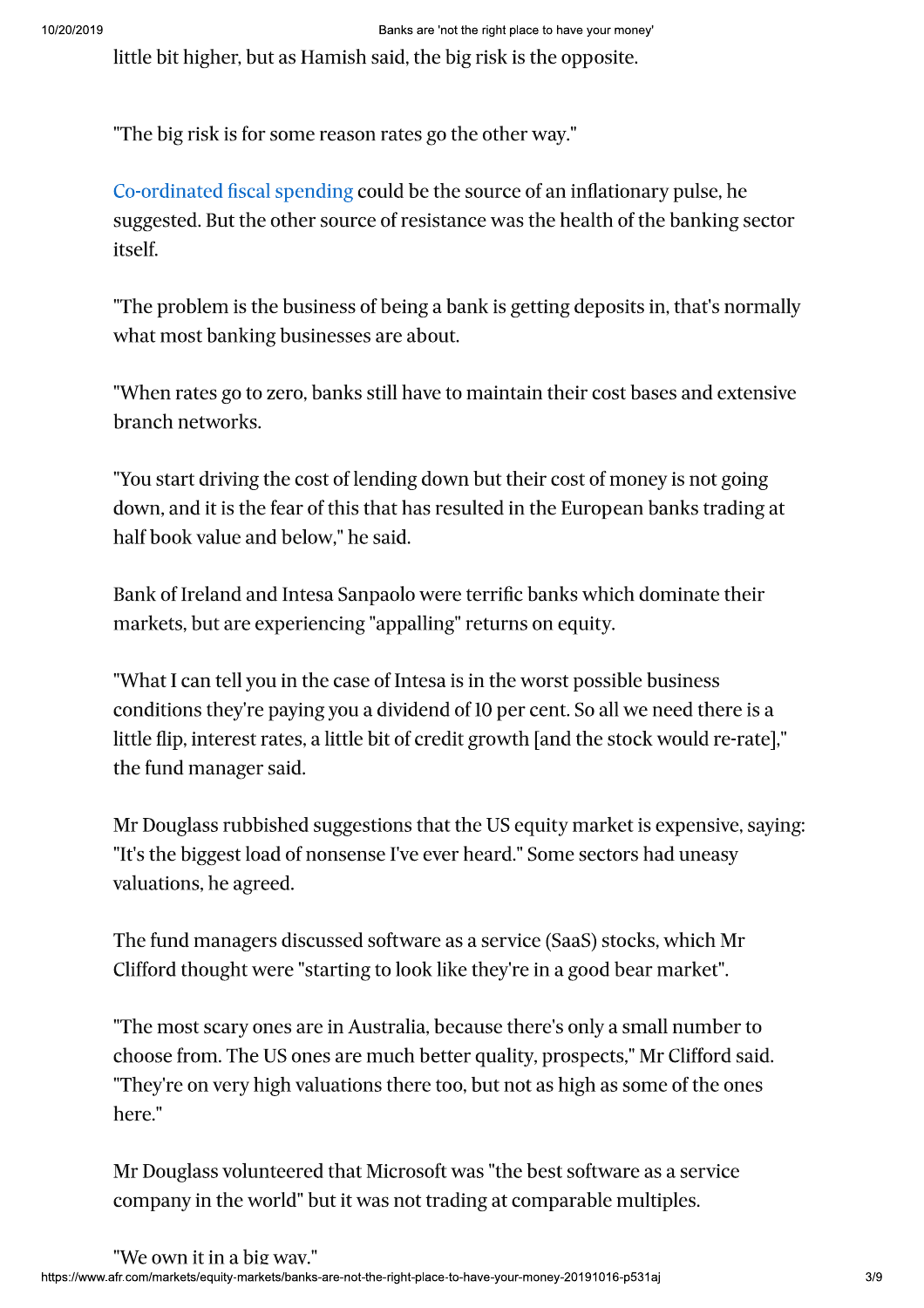| Share<br>Save<br>$\blacktriangleright$                                                                           | License article |
|------------------------------------------------------------------------------------------------------------------|-----------------|
| <b>READ MORE</b><br>Investing<br><b>Wall Street</b><br><b>Magellan Financial Group</b><br><b>Hamish Douglass</b> |                 |
| <b>Andrew Clifford</b><br><b>Platinum Asset Management</b>                                                       |                 |

**Vesna Poljak** is The Australian Financial Review's Markets Editor. She covers equities, bonds, currencies and the economy with a special interest in the investment industry, hedge funds and accounting. Vesna is based in the Sydney newsroom. Connect with Vesna on Twitter. Email Vesna at vpoljak@afr.com



#### **MOST VIEWED IN MARKETS**

- $\mathbf{1}$ Banks are 'not the right place to have your money'
- $\overline{2}$ WiseTech tests the wisdom of the ASX
- 3 Wisetech calls short report 'unfounded', 'untrue'
- $\overline{4}$ Australian shares in weekly advance as IOOF, CYBG rally
- 5 ASX dips; WiseTech hits back at fraud allegations

#### **LATEST STORIES**

#### **Visual art**

#### Pill popping on a grand scale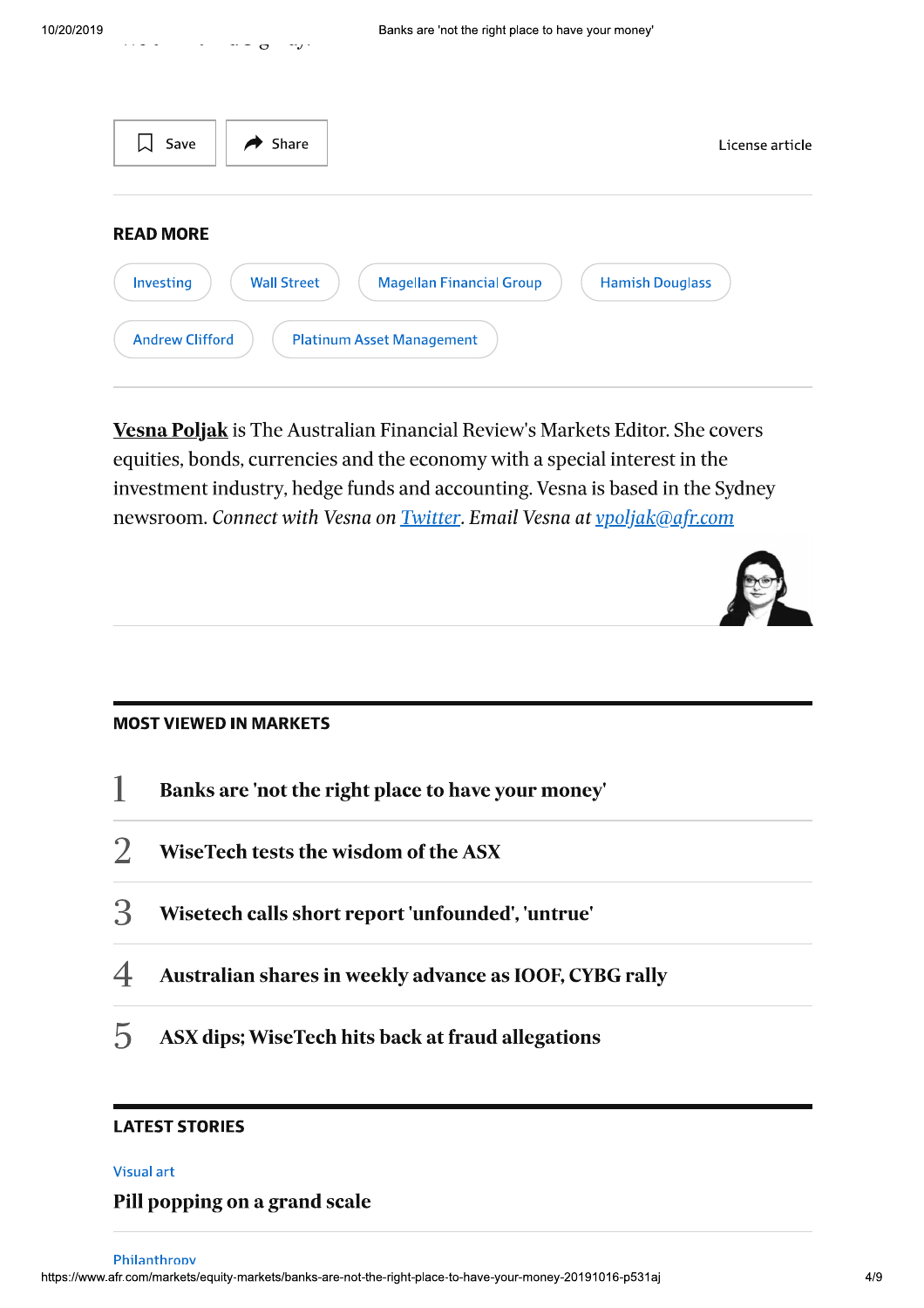### Why this billionaire gave \$20m to a private school

**Opinion** The AFR View

ریزی میں مستحدہ ک

#### **BCA's New Generation**

**Opinion** The AFR View

Johnson must add one last Brexit feat

#### **SPONSORED**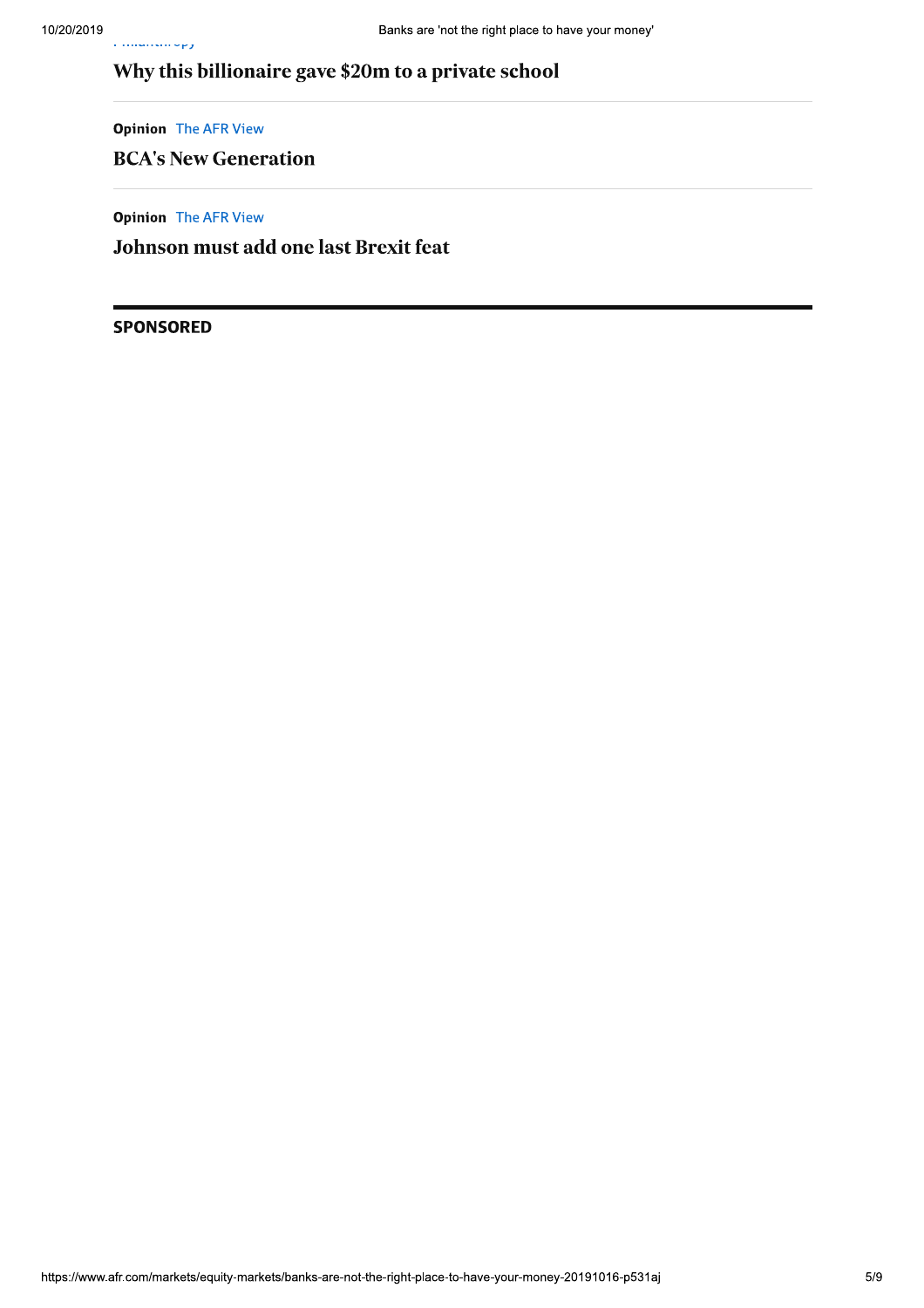#### **RECOMMENDED**

**Treasury Wine CEO** defiant on share sales



Design's influence on luxury



**Time to** 'get out': Architect s pay hit by slump



Why Ahmed **Fahour** is a target



powered by plista

#### **PROMOTED**

Why this billionair e gave \$20m to a private school



Leadershi p is not easy in an age of uncertain ty



Johnson must add one last **Brexit** feat



How personal style can help shape your career



**CBA** hit with second class action lawsuit in 2 days



**Boris** is **Brexit's Rocky Balboa:** often down, but never yet...



powered by plista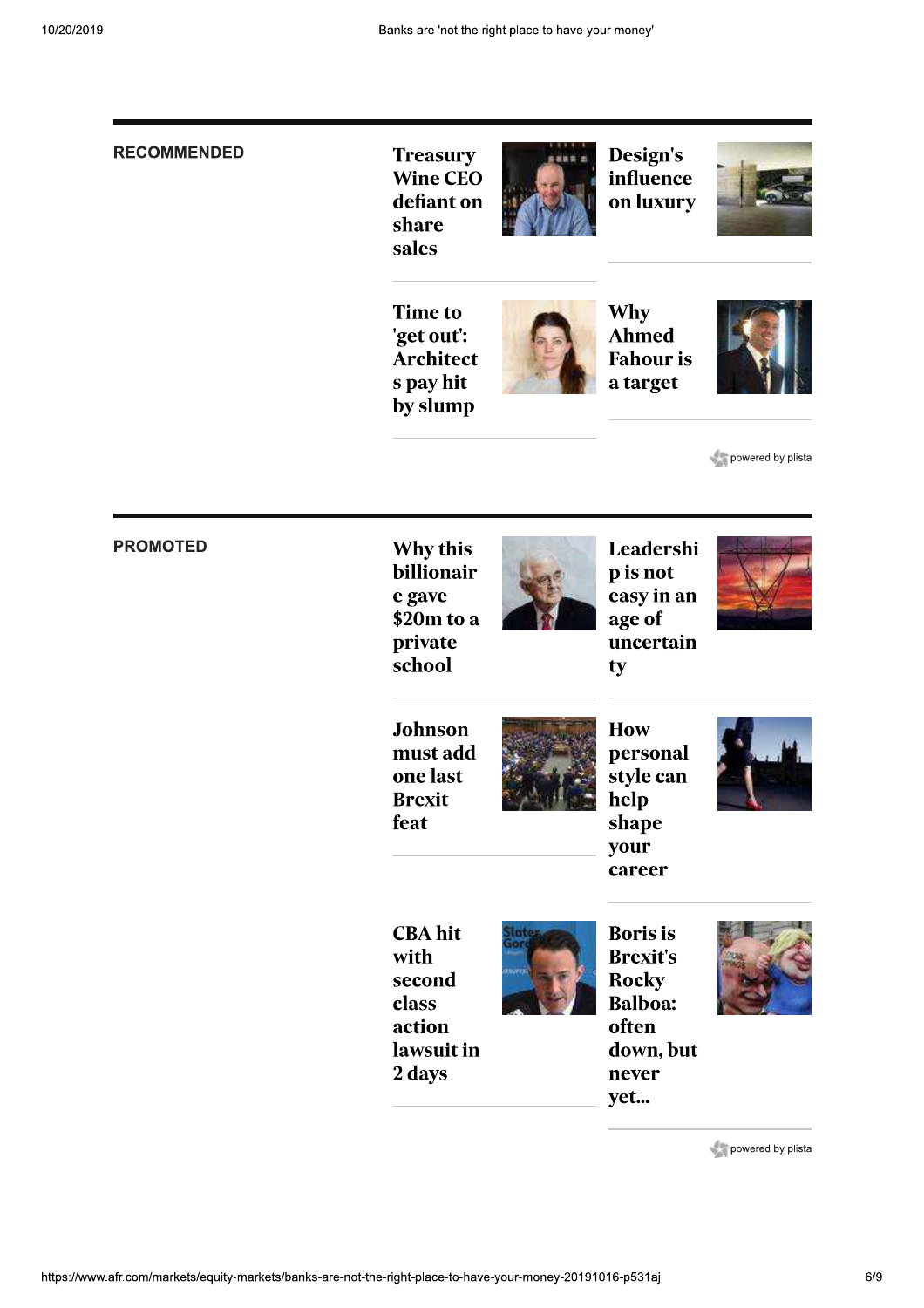## **Finâncial Review Magazine**

Celebration of the seasons in a culinary theatre Adam Scott glimpses future through the business of golf How woodworking helps this hedge fund manager High-flying designer David Caon on the books that keep him grounded The reluctant vintner who became Winemaker of the Year

## **BOSS**

We're ready to boom, says Incited Pivot's Jeanne Johns Company directors wrestle with competing demands Why this CEO refuses to get up at dawn Company boards need directors with entrepreneurial flair A third of boards say CEOs are too optimistic

## Life & Leisure

Sanjeev Gupta buys Potts Point trophy home